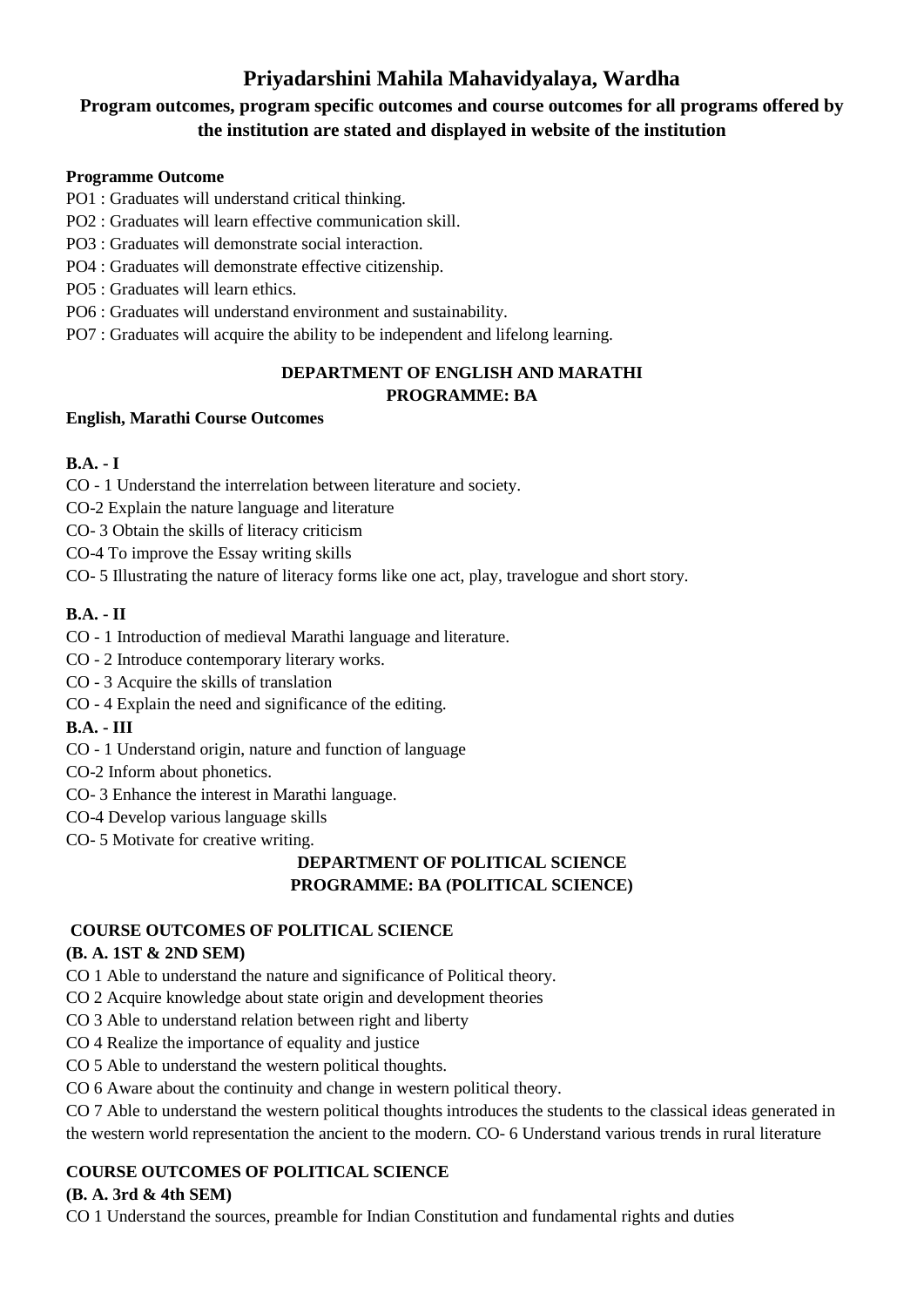- CO 2 Aware about the Indian Government and Politics
- CO 3 Aware about the Indian Judiciary system
- CO 4 Understand the major issues in Indian politics: Caste, Religion, and Terrorism
- CO 5 Understand about Indian Federation and centre-state relations.
- CO 6 Aware about the Local Self Government
- CO 7 Aware about the State Government and Policies
- CO 8 Understand about the Women Reservation system and Right to Information

### **COURSE OUTCOMES OF POLITICAL SCIENCE**

## **(B. A. 5th & 6th SEM)**

- CO 1 Understand meaning of constitution and comparative political approach.
- CO 2 Understand the government and policies of the United States.
- CO 3 Understand the government, politics and constitution of USA.
- CO 4 Understand meaning, nature, scope and significance of International Relations.
- $CO 5$  Aware about the national power and foreign policies.
- CO 6 Aware about the balance of power and collective security
- CO 7 Understand meaning, causes, techniques and effects of Global Terrorism.
- CO 8 Understand meaning, nature and importance of Human Rights.

#### **DEPARTMENT OF ECONOMICS PROGRAMME: BA (ECONIMICS)**

#### **B. A. Economics program specific outcomes**

- PSO 1 Able to understand basic concept of economics.
- PSO 2 Able to analyze economic behaviour in practice.
- PSO -3 Understand the economic way of thinking.
- PSO -4 The ability to write clearly expressing an economic point of view.
- PSO-5 To create students ability to suggest of the various economic problems.

### **Course Outcomes Economics**

### **B.A. - I**

- CO 1 Aware about fundamental concept of economics.
- CO-2 Able to understand consumer behavior.
- CO- 3 Able to understand theory of production and investment analysis
- CO-4 Aware about various forms of market.
- CO- 5 Able to understand price determination of factor.

### **Course Outcomes – Economics**

### **B.A. - II**

CO - 1 Able to understand concept, function of money and quantity theory of money.

CO-2 Able to understand Relation between output and employment.

CO- 3 Able to understand process of credit creation by commercial bank and credit control by central bank

CO-4 Able to understand concept of public finance and realize Indian tax system.

CO- 5 Able to understand international trade and theories of international trade.

### **Course Outcomes - Economics**

### **B.A. III**

CO - 1 Able to understand nature of Indian Economy and Economic planning in India

- CO-2 Aware about importance of agriculture in Indian economy and land reforms .
- CO- 3 Able to understand Industrial Policy and realize development of

Industrial sector in India

CO-4 Aware about external sector and important areas of concern.

CO- 5 Aware about environmental problem, causes of pollution and remedies.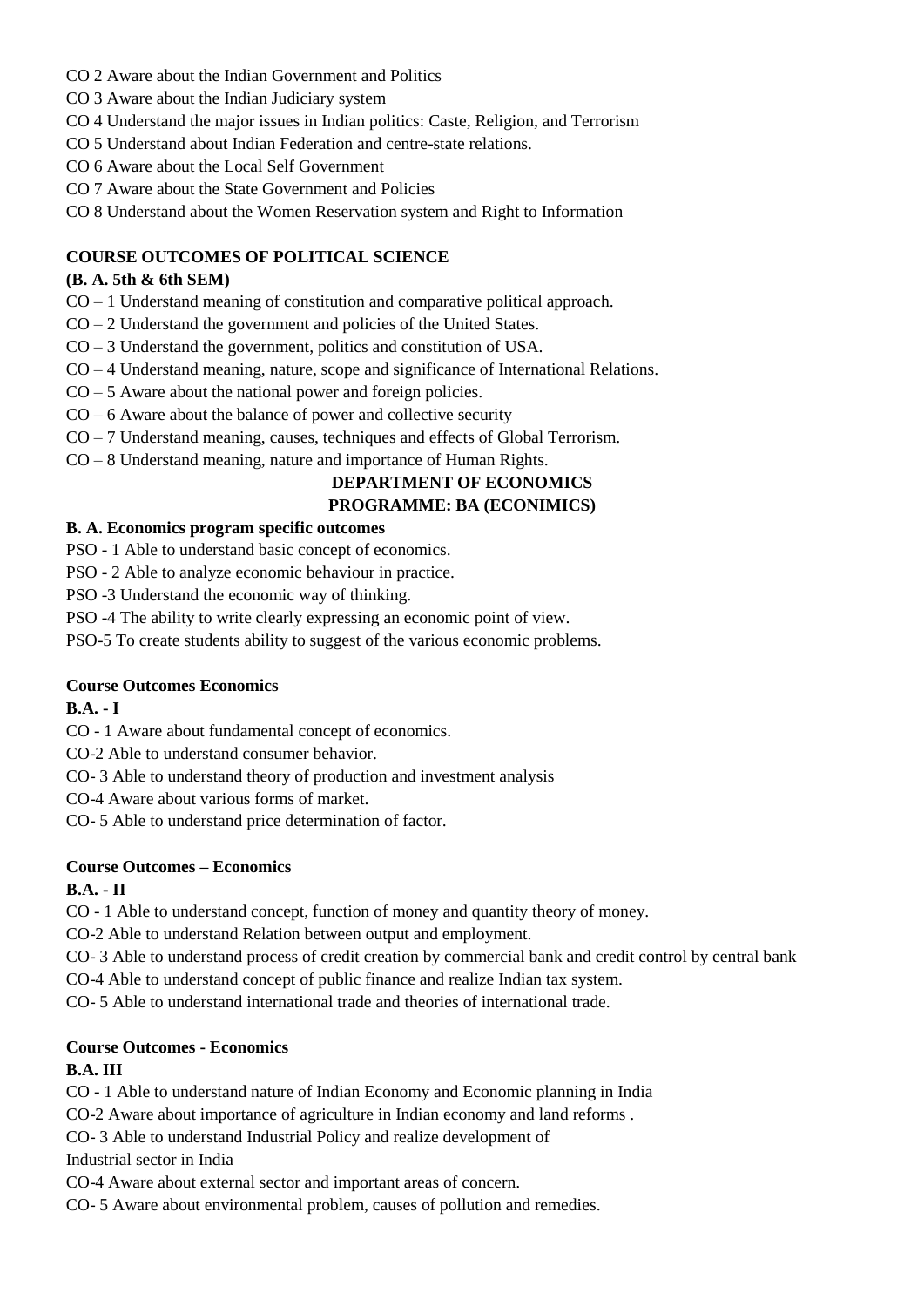# **DEPARTMENT OF HISTORY PROGRAMME: BA (HISTORY)**

# **PROGRAMME SPECIFIC OUTCOMES OF HISTORY**

- At the end of the course, the students will be able to
- 1) Obtain wider knowledge of facts & figures of the past.
- 2) Have intellectual forum through the study of history.
- 3) Include a sense of nationalism.
- 4) Think and argue historically and critically in writing and discussion.
- 5) Prepare for various types of Competitive Examinations.
- 6) Critically recognize the Social, Political, Economic and Cultural aspects of History.

# **CO Semester 1**

Course Outcome: By the end of this course, the students will be able to:

- CO.1. Demonstrate the knowledge of Harappa civilization.
- CO.2. Critically understands social, political and religious condition of Vedic age.
- CO.3. Explore the origin & tents of Buddhism & Jainism
- CO.4. Demonstrate the knowledge of medieval history.
- CO.5. Assess the invasions of India.
- CO.6. Demonstrate the knowledge of The Bhakti movement, Sufi cult and architecture of the past.

## **CO Semester 2**

Course Outcome: By the end of this course, the students will be able to:

CO.1. Know the establishment of Mughal Power, Sher Shah Suri and Akbar.

CO.2. Analyse the history of India of Shah Jahan and Aurangazeb.

- CO.3. Demonstrate the knowledge of the life and work of Shivaji and Sambhaji.
- CO.4. Understand the Maratha war of independence, battle of paniput and advent of European trading companies.

# **CO Semester 3**

Course Outcome: By the end of this course, the students will be able to:

- CO.1. Demonstrate the knowledge of the battle of Buxar Treaty of Allahabad.
- CO.2. Understand the dual government of Lord Clive.
- CO.3. know the permanent settlement of Lord Cornwallis.
- CO.4. know the subsidiary Alliances of Lord Wellesley.
- CO.5. understand the internal reforms of lord William Bentinck.
- CO.6. get the idea of doctrine of lapse of lord Dalhousie and the revolt of 1857- causes, effects.

CO.7. understand the principal of Brahmo samaj, prarthna Samaj, arya samaj, satya shodhak and depressed class movement.

# **CO Semester 4**

Course Outcome: By the end of this course, the students will be able to,

- CO.1. Demonstrate the knowledge of moderate politics, growth of extremism & home rule movement.
- CO.2. Understand non-co-operation movement.
- CO.3. Know the civil Disobedience movement and quit India movement.
- CO.4. Show the knowledge of prize and growth of communalism.
- CO.5. Understand and analyse the crips mission and cabinet mission plan.
- CO.6. Demonstrate the awareness about the contribution of Subhas Chandra Bose & INA.
- CO.7. Understand and analyses Mountbatten plan & Indian independence act.

# **CO Semester 5**

Course Outcome: By the end of this course, the students will be able to,

- CO.1. Understand the French revolution & colonialism Asia and Africa.
- CO.2. Demonstrate the knowledge of Syno Japanese war & Russo Japanese war
- CO.3. Know Chinese revolution of 1911.
- CO.4. Know the eastern question.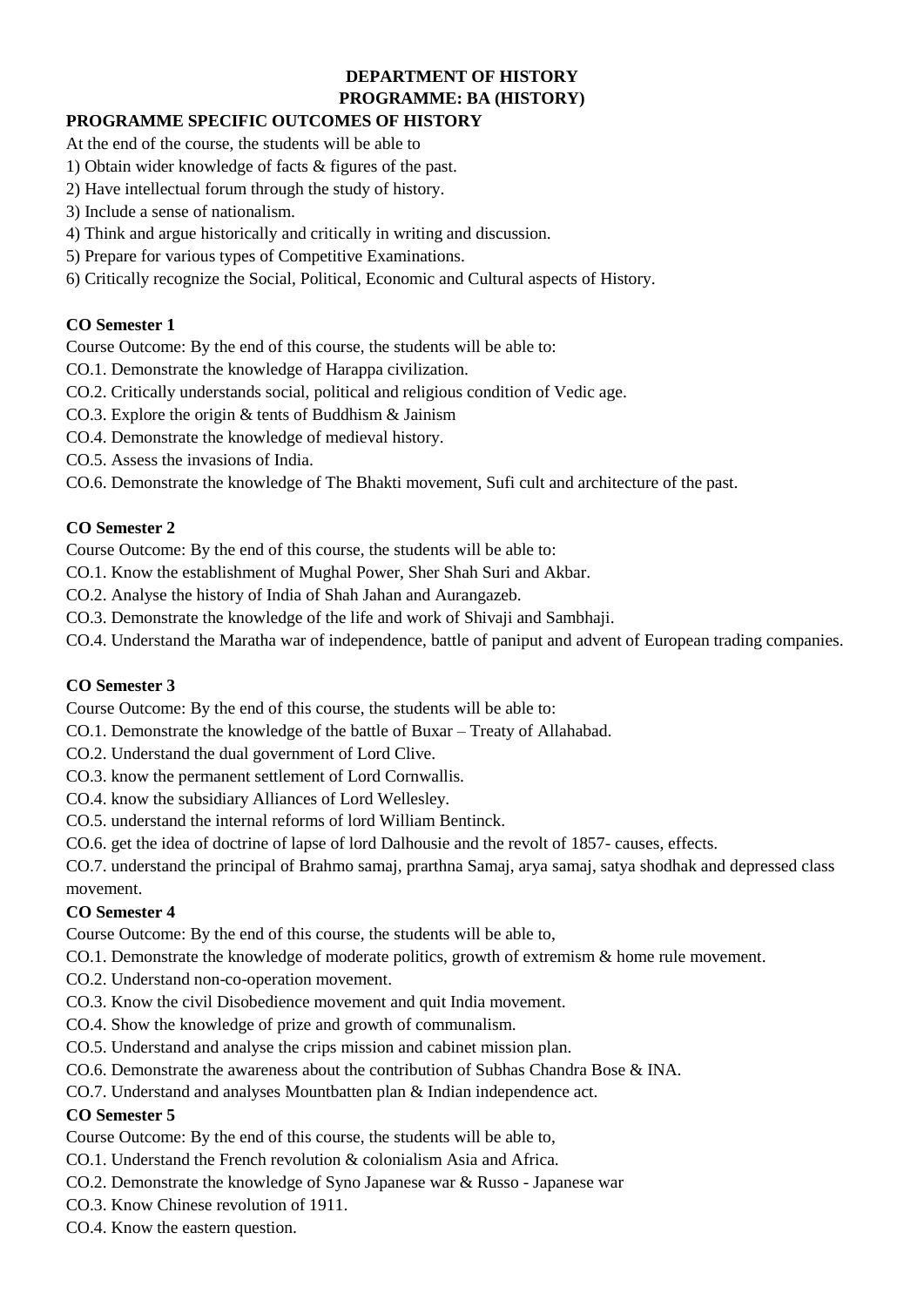CO.5. Show the knowledge of the first world war.

CO.6 Understand and demonstrate the knowledge of league of nations.

CO.7. Understand Russian revolutions of 1917.

### **CO Semester 6**

Course Outcome: By the end of this course, the students will be able to,

- CO.1. Know the history of soviet Russia.
- CO.2. Demonstrate the knowledge of Hitler and Mussolini.
- CO.3. Know the Sino- Japanese war & the second world war.
- CO.4. Demonstrate the knowledge and realise the need of U.N.O. and its achievements.
- CO.5. Know the cold war
- CO.6 Demonstrate the knowledge of NATO, SEATO and Warsaw pact.
- CO.7. Understand the decolonization process of Asia.
- CO.8. Analyse the non-alignment movement and suez crises.

# **DEPARTMENT OF HOME ECONOMICS PROGRAMME: BA (HOME ECONOMICS)**

### **Course outcomes of Home Economics B.A. I**

- CO 1 Create an awareness among the students about the management in the family
- CO- 2 Provide knowledge and develop skills regarding principles and methods of interior decoration.
- CO- 3 Explain the knowledge of Housing ( Home Plan, Kitchen Plan, Lighting, Ventilation, Waste Disposal)
- CO- 4 Develop skill of Interior Decoration

CO- 5 Train the student for self-employment.

### **Course outcomes of Home Economics B.A. II**

- CO- 1 Understand the basic concepts of Nutrition and Nutrients
- CO- 2 Describe classification of foods
- CO- 3 Plan Diets for various diseases.
- CO- 4 Explain methods of food preparation and food preservation
- CO- 5 Promote entrepreneurships

### **Course outcomes of Home Economics B.A. III**

CO - 1 Introduction of Human Development and Describe prenatal development and determination of sex.

CO- 2 General care of baby (Breast feeding, Supplementary feeding, food hygiene, habit formation, Immunization etc)

- CO- 3 Cause and prevention of mother and child mortality, meaning and laws of Heredity)
- CO- 4 Principles and stages of Development of Child
- CO- 5 Describe various development of child (Physical, Motor, Speech, Social and emotional)

#### **DEPARTMENT OF SOCIOLOGY PROGRAMME: BA (SOCIOLOGY)**

### **Statement of Programme Specific Outcomes (SPOs)**

# **By the end of this course, the students will be able to:**

- 1. Understand the various sociological concepts and basic theories
- 2. Understand the ideas inculcated in western and Indian sociological thoughts
- 3. Understand the praxis of sociological thoughts
- 4. Understand the social problems of Indian society with relation to its structure and culture.